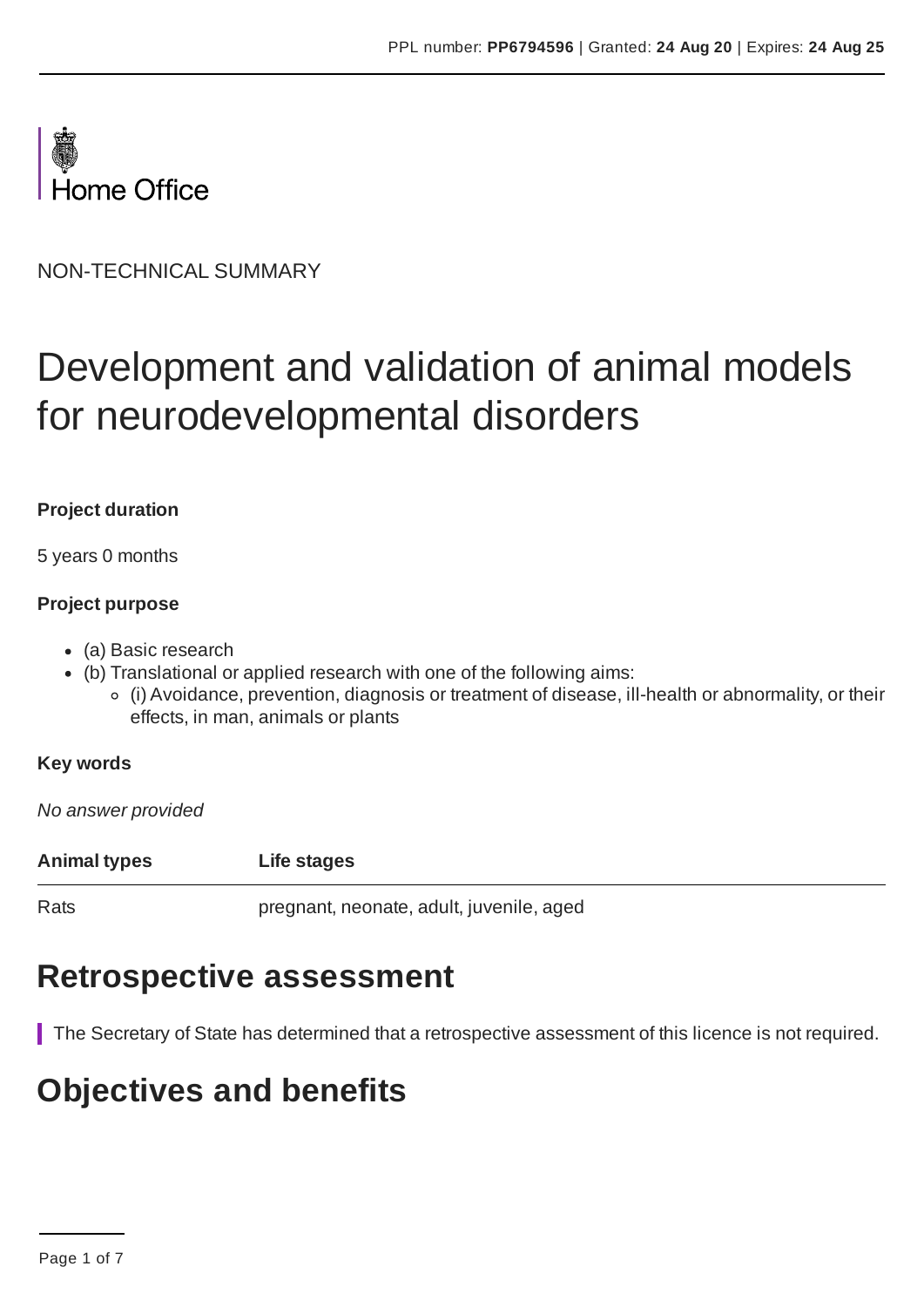### **Description of the projects objectives, for example the scientific unknowns or clinical or scientific needs it's addressing.**

## **What's the aim of this project?**

The project aims to understand how activation of the mother's immune system by viral or bacterial infection during pregnancy can cause of neurodevelopment disorders in the young, principally schizophrenia. From this understanding, we also aim to develop therapies to treat and prevent neurodevelopmental disorders.

**Potential benefits likely to derive from the project, for example how science might be advanced or how humans, animals or the environment might benefit - these could be short-term benefits within the duration of the project or long-term benefits that accrue after the project has finished.**

### **Why is it important to undertake this work?**

Public health science has shown that maternal immune activation (mIA) is an important risk factor for neurodevelopmental disorders (NDDs) in the offspring. These disorders reduce the quality of life for patients and carers. They are poorly treated by existing medication and have a large economic cost burden. Both the pre and post-natal environments are critical for normal development of the fetus and offspring. Our multidisciplinary team has established a rat mIA model, work this application aims to continue. Evidence suggests that mIA, when accompanied by trauma in or around puberty, elevates the risk for later development of NDDs, particularly schizophrenia, above either risk in isolation. In this regard, the 'Second-Hit' appears critical for exaggeration of a pre-existing risk. For this reason we now want to extend our model to include a second hit. An animal model that translates to the human illness will enable new treatments to be developed.

## **What outputs do you think you will see at the end of this project?**

Scientific publications, new information for people working to develop better treatments. A validated neurodevelopmental animal model to test new treatments.

## **Who or what will benefit from these outputs, and how?**

Scientific publications, new information for people working to develop better treatments. A validated neurodevelopmental animal model to test new treatments.

The scientific community and general public, furthering knowledge, and improving understanding. The pharmaceutical industry, and drug discovery groups, as we will provide new treatment targets. We have close links with the pharmaceutical industry and will inform their drug discovery strategy through these links and via publication of our findings. Patients, carers and the NHS as ultimately this work will lead to new improved medicines for patients.

## **How will you look to maximise the outputs of this work?**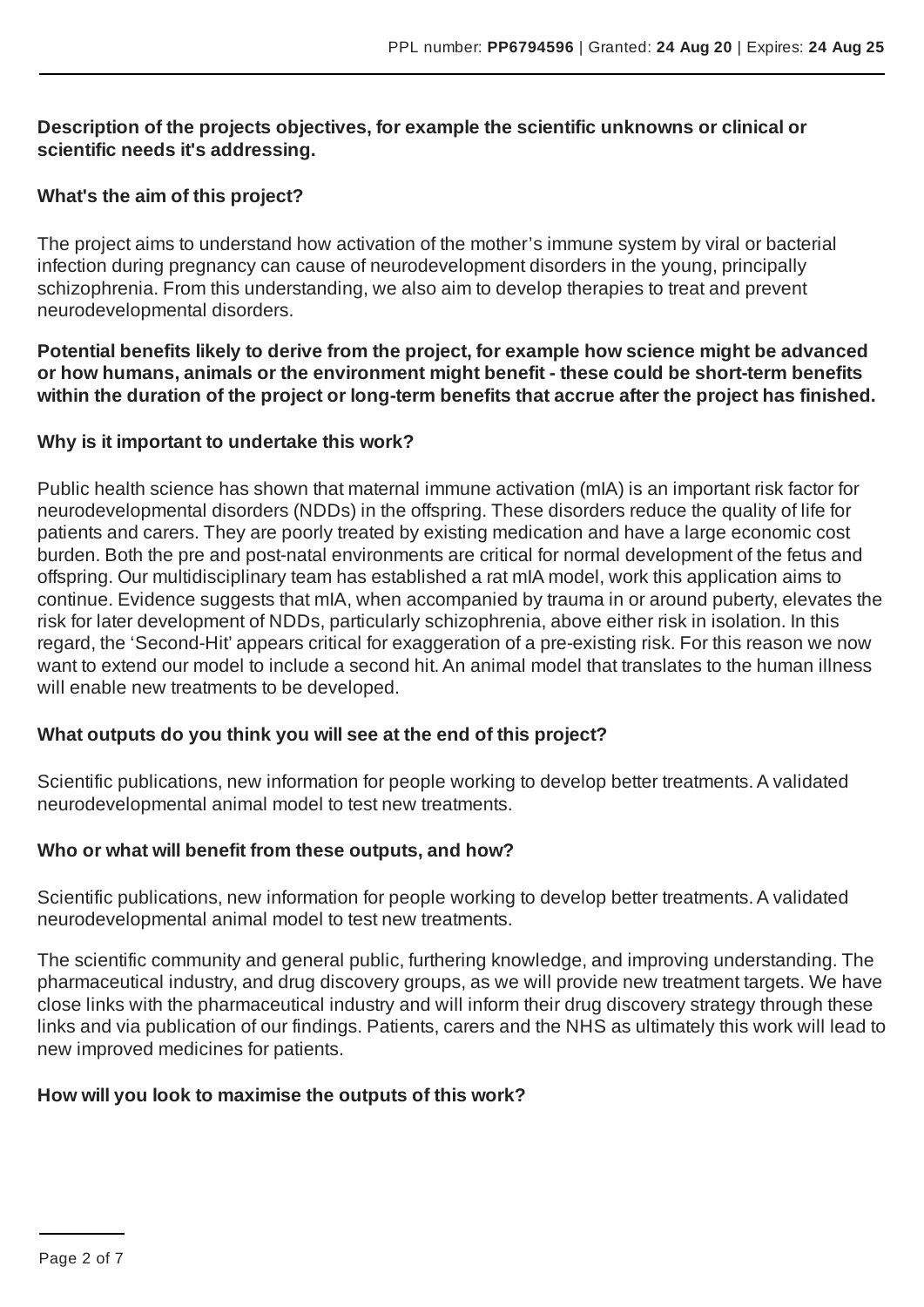We are committed to publication of positive and negative results, and to public engagement. We have already published our work refining the model and our methods. Several members of the team are experienced in public engagement.

This work started as a collaboration with a large pharmaceutical company, we will continue to collaborate with this sector. We will bring in more collaborators as the project evolves. The team currently consists of experts in behaviour, genetics, placental biology and development. We also engage with psychiatrist experts in this area.

### **Species and numbers of animals expected to be used**

• Rats: 6000

## **Predicted harms**

**Typical procedures done to animals, for example injections or surgical procedures, including duration of the experiment and number of procedures.**

## **Explain why you are using these types of animals and your choice of life stages.**

Rats are a popular choice for experimental work because of the detailed existing knowledge of their brain anatomy and behaviour. The rat has been chosen for the present work as much is already known about its cognitive behaviour and the brain functions controlling behaviour. We have extensive experience of studying behaviour in rats.All our current tests and protocols are validated for rats. Rats breed well in captivity and are well suited to longitudinal studies.

To allow us a better understanding of how schizophrenia develops from pre-birth to adulthood we have chosen to study the effects of mIA at critical stages of development. This is, pre-birth, young, adolescent and adult stages in male and female rats.

## **Typically, what will be done to an animal used in your project?**

## **Pregnancy**

Pregnant rats may be given a drug treatment regimen by mouth or by injection, or environmental treatment such as enrichment or exercise. This will be done before or after administration of an immune activating agent.A small blood sample will be taken from the tail vein at specified times after this to measure the immune response of the mother. The mothers will be checked regularly for behavioural and physical changes such as changes in grooming, general activity, body temperature and body weight caused by the infection. Some pregnant mothers will be humanely killed to allow collection and analysis of tissue from pregnant females and fetuses. Some pregnant females may be stressed by short term restraint at selected times during pregnancy.

## **Offspring**

Page 3 of 7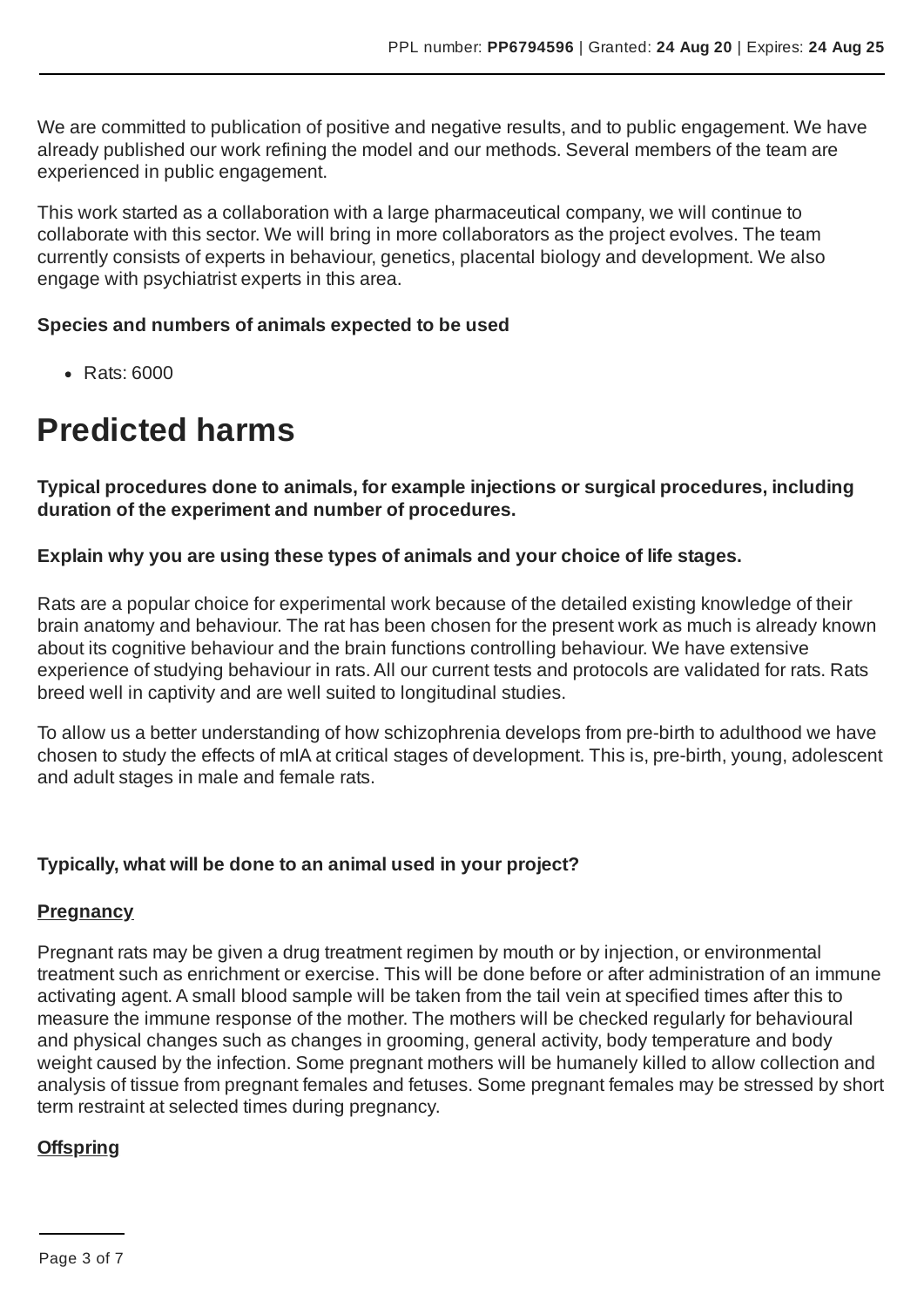Following weaning, behaviour will be analysed in the offspring. The effect of treatments on offspring memory, behaviour and physiology will be investigated. The offspring may be given a drug treatment by mouth or injection, or environmental treatment such as enrichment or exercise. Some offspring will receive an anaesthetic to implant mini pumps for long-term administration of drugs. Some offspring will receive an anaesthetic to record brain activity while unconscious. These animals will be humanely killed at the end of the recording session without waking.

Some groups of offspring will be stressed by mixing up cage groups or short-term social isolation.At the end of the study, or as part of the experimental procedure the rats will be humanely killed.

## **What are the expected impacts and/or adverse effects for the animals during your project?**

The administration of a maternal immune activator is likely to induce a mild and short-lived infection, slightly increased body temperature or mild sickness in the mother, lasting less than 24 hours. The treatments may cause mild short-term pain from the injection site and also cause mild and short-lived changes in behaviour such as increase/decrease in activity. Stress inducing techniques, such as restraint of the dam, introduction of a male in close proximity to the cage, may be used on some pregnant females and her pups which may cause short-lived, mild changes in behaviour, appearance and general well-being. Behavioural techniques, applied to the offspring, are generally not stressful and can, in certain cases, be considered enrichment for the animals. Some animals will be placed on mild food restriction during behavioural testing and lose no more than 10% of their free feeding body weight. We intend to stress some offspring in adolescence by mixing up cage groups or short-term social isolation. Some rats may undergo anaesthesia for surgery to implant drug delivery pumps under their skin. They recover from this procedure quickly and in most cases no untoward effects are observed.At the end of the study, or as part of the experimental procedure, rats will be killed humanely.

## **Expected severity categories and the proportion of animals in each category, per species.**

## **What are the expected severities and the proportion of animals in each category (per animal type)?**

The expected maximum severity for both protocols in this license is moderate.Approximately 75% of the animals used will reach moderate severity and 25% of the animals will reach mild severity.

## **What will happen to animals at the end of this project?**

• Killed

## **Replacement**

**State what non-animal alternatives are available in this field, which alternatives you have considered and why they cannot be used for this purpose.**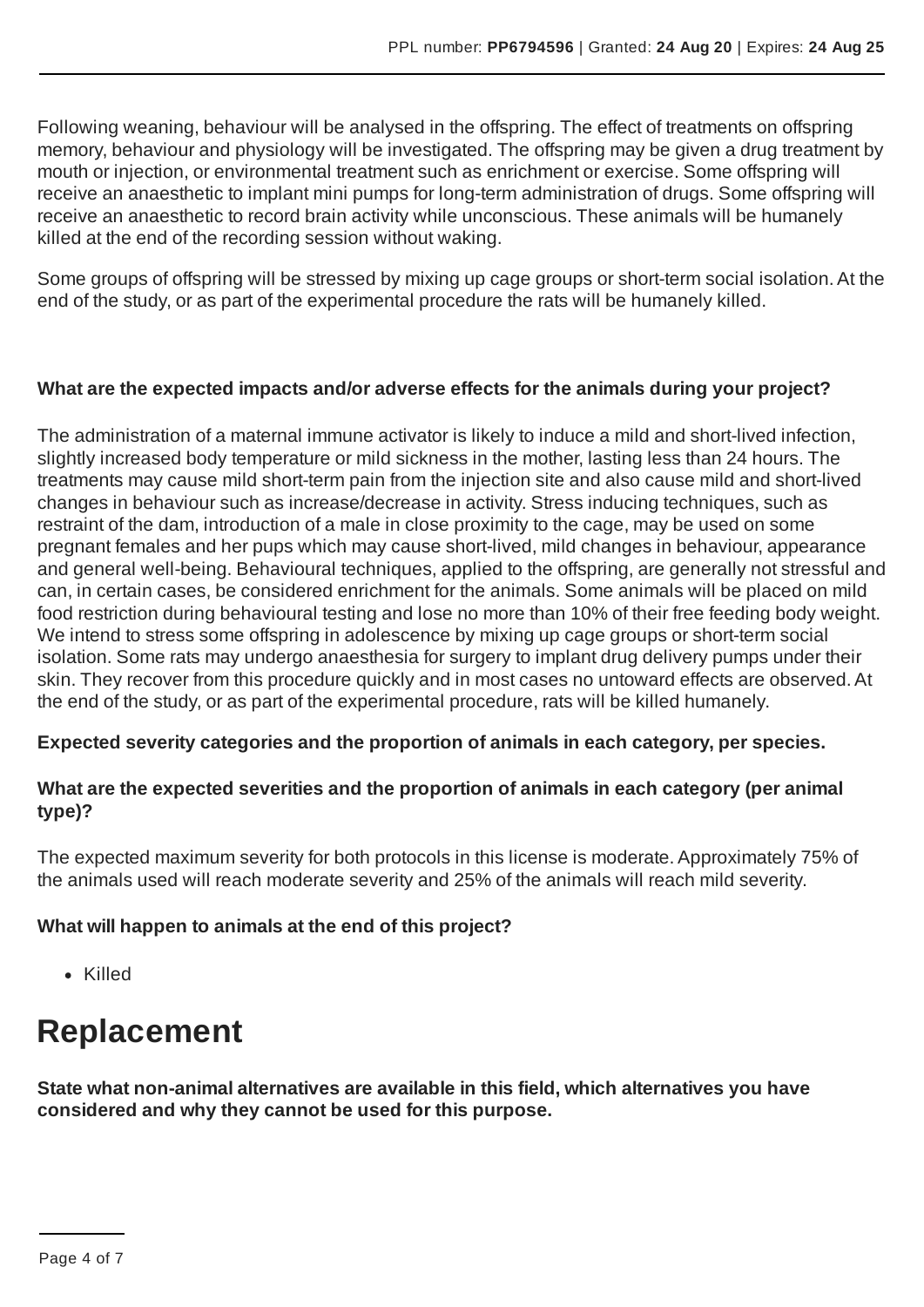## **Why do you need to use animals to achieve the aim of your project?**

This work is complex and involves understanding the interactions between several body systems. In addition to the changes in the brain function of patients, these disorders are characterised by deficits in social behaviour, memory and mood. Such aspects of NDDs are not possible to model using cells or simulations. This work therefore must entail the use of animals as behaviour is a central feature of the project.

## **Which non-animal alternatives did you consider for use in this project?**

None. However we did consider lower order animals such as drosophila.

#### **Why were they not suitable?**

Their behaviour and brain and life cycle is too far away from mammalian species to provide a translational model. On consultation with pharmaceutical company colleagues, they considered rodents the most suitable species for this work.

We did not consider non-animal alternatives because there are no non-animal models or systems that replicate the complex interactions and architecture of the central nervous system and the way it communicates with the immune system. If any relevant non-animal alternatives (or less sentient species that are suitable) become

available during the course of the project, we will implement these in our studies. The animal studies will be accompanied by in depth analysis of brain and placenta tissue which may identify a biological marker that could allow us to develop subsequent isolated culture systems to study the pathology of these disorders.

## **Reduction**

**Explain how the numbers of animals for this project were determined. Describe steps that have been taken to reduce animal numbers, and principles used to design studies. Describe practices that are used throughout the project to minimise numbers consistent with scientific objectives, if any. These may include e.g. pilot studies, computer modelling, sharing of tissue and reuse.**

#### **How have you estimated the numbers of animals you will use?**

This is based on data generated from similar studies under the same experimental conditions. We consulted a statistician who advised on the minimum number of animals required to give us the maximum statistical power.

### **What steps did you take during the experimental design phase to reduce the number of animals being used in this project?**

We have optimised our statistical analysis through work conducted on our previous licence. We will also use the NC3R's Experimental Design Assistant.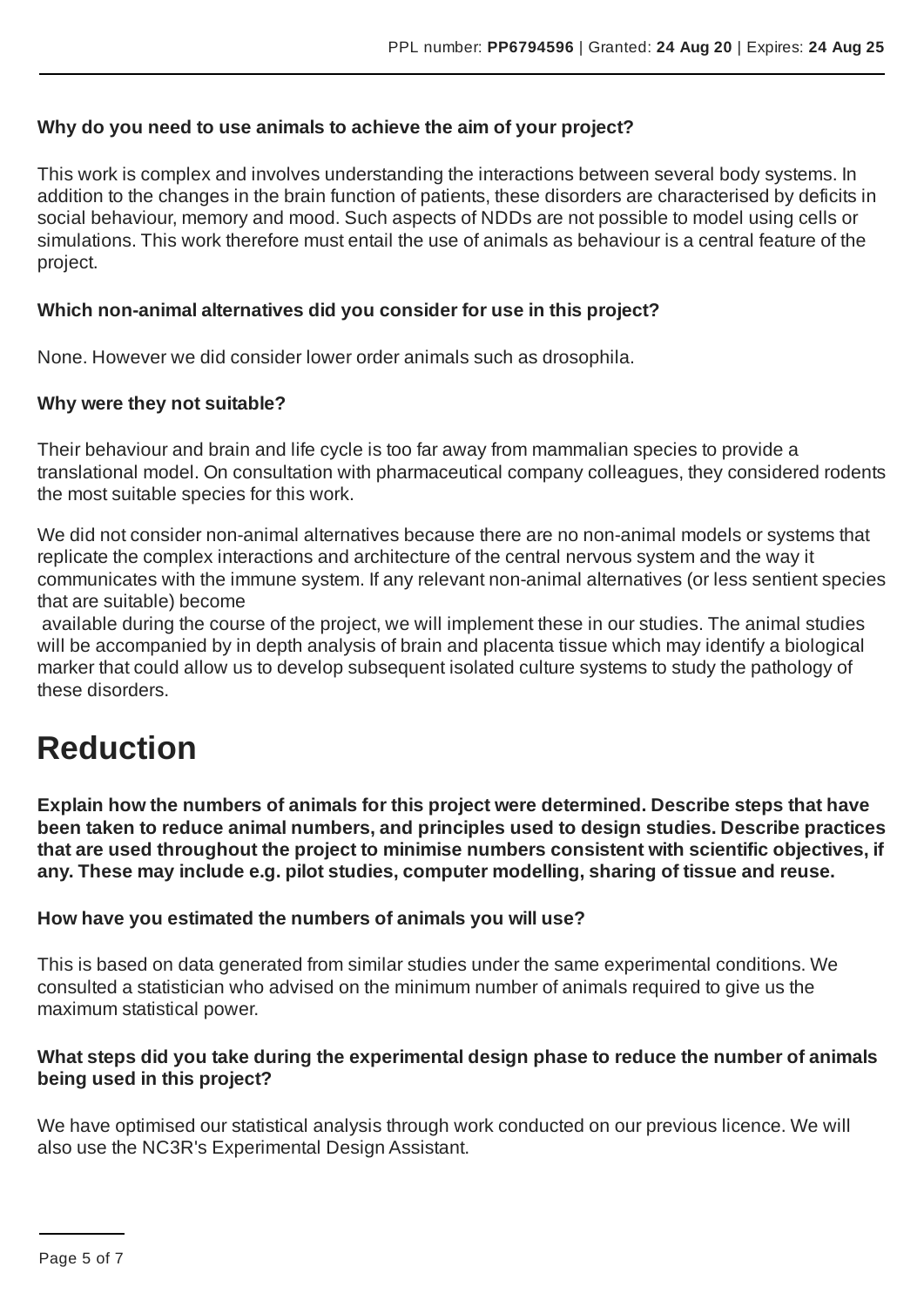### **What measures, apart from good experimental design, will you use to optimise the number of animals you plan to use in your project?**

We will follow efficient breeding protocols in consultation with experts, carry out pilot studies with small numbers of animals and always aim to share tissue with team members and other colleagues.

## **Refinement**

**Give examples of the specific measures (e.g., increased monitoring, post-operative care, pain management, training of animals) to be taken, in relation to the procedures, to minimise welfare costs (harms) to the animals. Describe the mechanisms in place to take up emerging refinement techniques during the lifetime of the project.**

**Which animal models and methods will you use during this project? Explain why these models and methods cause the least pain, suffering, distress, or lasting harm to the animals.**

We are continually refining our behavioural procedures to enhance animal welfare (using speciesrelevant tests, minimum food restriction, food rewards). When we started this project, we optimised our methodology through an extensive study in non-pregnant rats. Since then, we have refined our methods.

## **Why can't you use animals that are less sentient?**

It is not possible to mimic complex interactions outside a living organism. Furthermore, this work must entail the use of animals as behaviour is a central feature of the project. We are unable to measure complex behaviour patterns in immature life stages, animals that are less sentient or that have been terminally anaesthetised.

## **How will you refine the procedures you're using to minimise the welfare costs (harms) for the animals?**

Specific on-going refinements include: reduced use of food restriction for the behavioural tests, increasing use of species-relevant tasks, implementing enrichment such as play pens and tummy tickling. We have also optimised our dosing regimens, handling and dosing techniques in collaboration with experts in rodent handling, including reduced restraint. Where animals will be subjected to potentially painful procedures, we will use suitable pain relief to minimise any pain and suffering.

## **What published best practice guidance will you follow to ensure experiments are conducted in the most refined way?**

We consult with experts to implement improvements in animal welfare. We have access to the extensive library of NC3Rs resources which includes guidelines, practical information and themed hubs. Links to publications, other online resources, and video and training materials.

Page 6 of 7